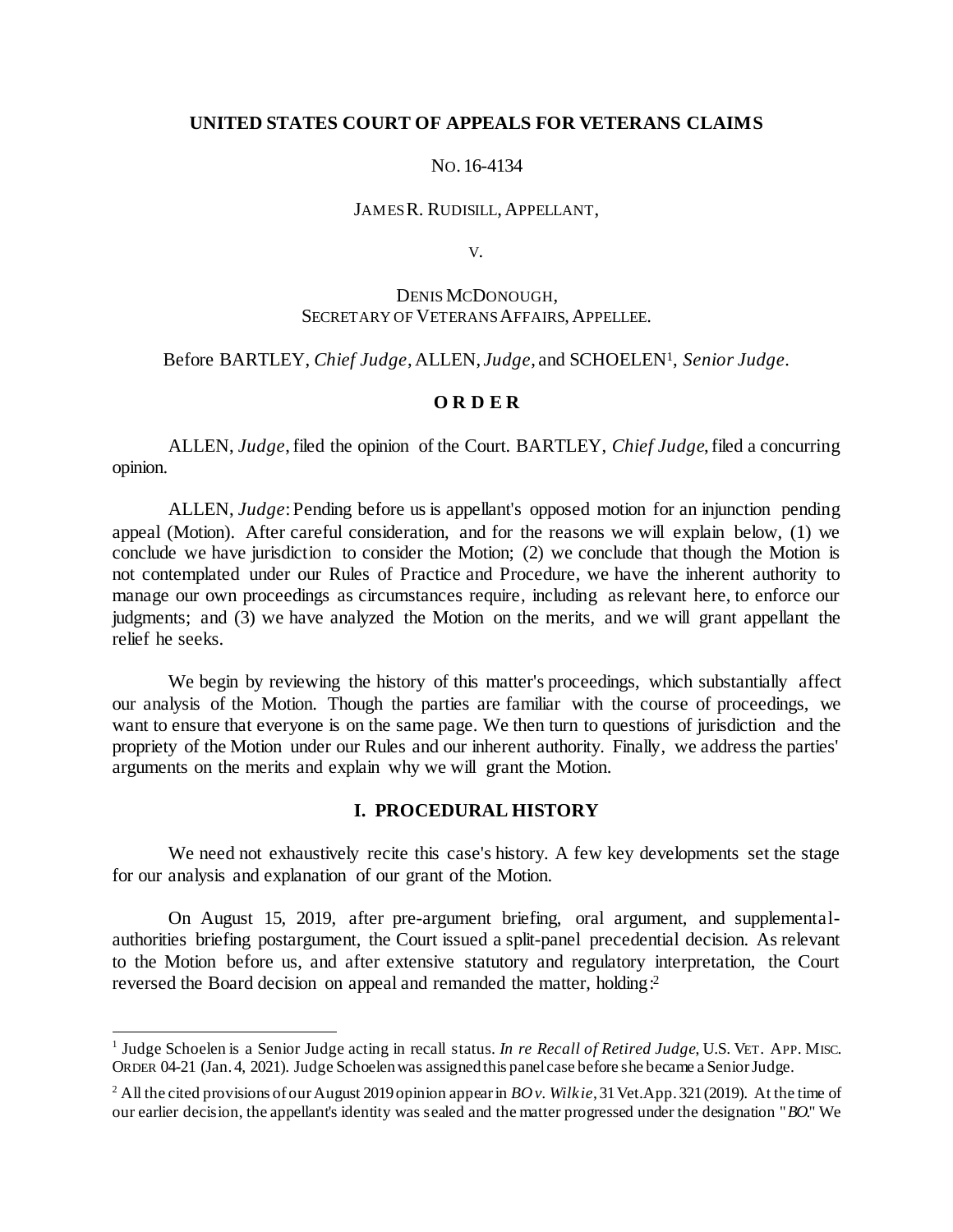- Appellant, and others like him with two separate periods of qualifying service, may obtain the full benefits of both the Montgomery GI Bill education program (MGIB), chapter 30 of title 38 of the United States Code, and the Post-9/11 GI Bill education program (Post-9/11 GI Bill), chapter 33 of that title, subject to a 36-month cap on utilization of each of the two separate programs and a 48-month cap overall.
- Under statute, a veteran such as appellant with more than one period of separately qualifying service need not relinquish or exhaust entitlement under the MGIB program before receiving education benefits under the Post-9/11 GI Bill program.

On October 7, 2019, the Secretary moved for reconsideration and, alternatively, en banc review. That same day, the Secretary also moved to stay the precedential effect of our August 2019 decision. On October 18, 2019, appellant responded to the motion to stay.

On November 4, 2019, we denied the Secretary's motion for reconsideration and held the motion for en banc review in abeyance. On December 11, 2019, the full Court denied the Secretary's motion for en banc review.

And on January 7, 2020, we denied the Secretary's motion to stay the precedential effect of our August 2019 decision. We considered the motion under Rule 8 of our Rules of Practice and Procedure and the *Ribaudo*<sup>3</sup> factors. We denied it because we "conclude[d] that the Secretary ha[d] not carried his burden of demonstrating that a stay of the precedential effect of our decision is warranted."<sup>4</sup> We explained that, "[a]lthough the panel members disagree as to whether the Secretary has a strong likelihood of success on the merits of an appeal, we agree that the remaining factors weigh against granting a stay of precedential effect in this case."<sup>5</sup> That same day, we entered judgment.

On March 6, 2020, the Secretary filed his appeal to the Federal Circuit. That appeal remains pending. The Federal Circuit has received briefing and that court heard argument on December 9, 2020.

On March 5, 2021, appellant filed the present Motion under Rule 8 of our Rules, as well as under the Federal Rules of Appellate Procedure, asking the Court to "direct the Secretary to provide him with the additional Post-9/11 GI Bill benefits called for by *BO v. Wilkie*, 31 Vet. App. 321 (2019), pending final resolution of this case."<sup>6</sup> The Secretary responded to the Motion on April 2, 2021, urging the Court to deny it, citing both jurisdictional and merits concerns.<sup>7</sup> On April 5,

lifted the seal on appellant's motion after we issued our decision.

<sup>3</sup> *Ribaudo v. Nicholson* (*Ribaudo II*), 21 Vet.App. 137, 140 (2007) (en banc) (per curiam).

<sup>4</sup> Order 2, *Rudisill v. Wilkie*, No. 16-4134 (Jan. 7, 2020).

<sup>5</sup> *Id.* (citation omitted).

 $6$  Appellant's Motion (Mot.) at 1.

<sup>7</sup> Sec'y's Response (Resp.) at 1-9.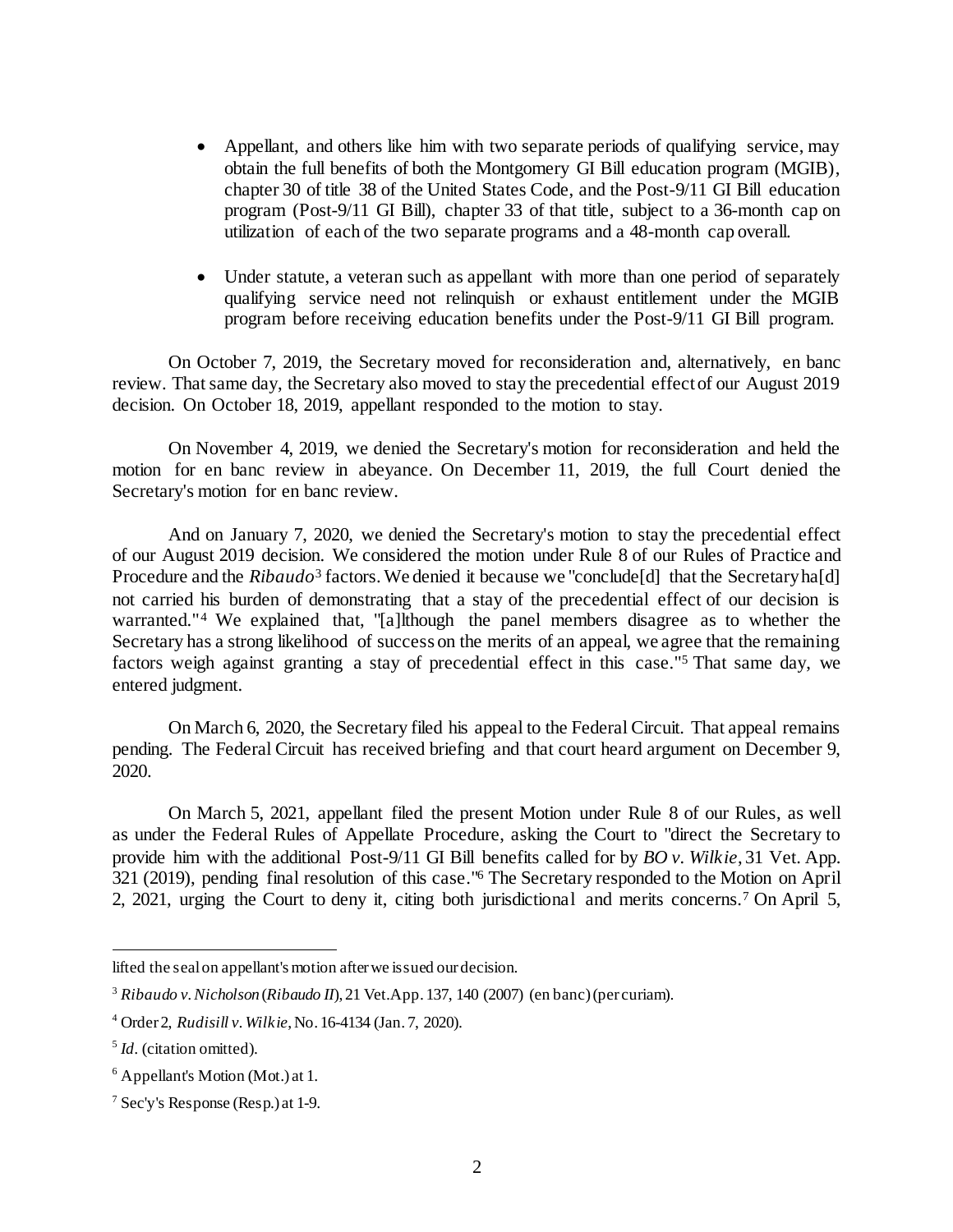2021, appellant sought leave to reply and the Secretary opposed. We granted leave to reply on April 13, 2021.

For the reasons that follow, we conclude that we have jurisdiction to address the Motion. Moreover, though appellant's Motion is not contemplated under Rule 8, we conclude that we have the inherent authority to manage our own proceedings as circumstances require, so we will address the Motion on its merits. And, as to the merits, we conclude that appellant has made the showing necessary to justify extraordinary relief. So, we will grant the requested injunction.

## **II. JURISDICTION AND PROPRIETY UNDER THE RULES**

We begin with our jurisdiction to consider appellant's Motion. The Secretary insists that we lack jurisdiction to consider the Motion. Up front, as the Secretary points out, we acknowledge that "[t]he filing of a notice of appeal is an event of jurisdictional significance—it confers jurisdiction on the court of appeals and divests the [lower] court of its control over those aspects of the case involved in the appeal."<sup>8</sup>

Because the Secretary has appealed the August 15, 2019, precedential decision, it might appear at first glance that we lack jurisdiction to consider appellant's Motion. But we do not. Appellant asks only for what we have already decided he is entitled to under statute.<sup>9</sup> And he does not ask us to exercise "control over those aspects of the case involved in the appeal" currently pending at the Federal Circuit by, say, moving to vacate, alter, or amend the judgment.<sup>10</sup> Therefore, addressing appellant's Motion poses no "danger" that both we and the Federal Circuit "would be simultaneously *analyzing* the same judgment," which generally serves as the reason why filing a notice of appeal functions as an event of jurisdictional significance.<sup>11</sup>

Rather, here, we will do no more than comport with our clear precedent that "we retain jurisdiction over the *enforcement* of our decisions even after we no longer have jurisdiction over the *merits* of a case because it has been appealed to the Federal Circuit."<sup>12</sup> Again, appellant moves only for what we have already decided he is entitled to under statute, pending the Federal Circuit's decision. In other words, he seeks to enforce our prior decision. His Motion does not change the merits questions currently pending the Federal Circuit's review. Therefore, despite the pendency

<sup>8</sup> *Griggs v. Provident Consumer Disc. Co.*, 459 U.S. 56, 58 (1982).

<sup>9</sup> *See Burris v. Wilkie*, 888 F.3d 1352, 1359 (Fed. Cir. 2018) (precluding only veterans from "obtain[ing], on equitable grounds, monetary relief that they are not *otherwise eligible to receive under substantive statutory law*" (emphasis added)). Therefore, the Appropriations Clause poses no issue here, until and unless the Federal Circuit reverses our decision on appeal. *See* U.S. CONST. art. I, § 9, cl. 7; *OPM v. Richmond*, 496 U.S. 414, 424 (1990). As for the Secretary's point about finality and 38 U.S.C. § 7291, we think our discussion about *Tobler v. Derwinski*, *see infra* Section III.A, addresses the Secretary's concern. Nothing in section 7291 bars us from granting what is here the equivalent of a preliminary injunction pending the Federal Circuit's decision on appeal.

<sup>&</sup>lt;sup>10</sup> *See Griggs*, 459 U.S. at 58 (discussing those types of motions as the causes for concern regarding concurrent jurisdiction).

 $11$  *Id.* at 58-59 (emphasis added).

<sup>&</sup>lt;sup>12</sup> *Ribaudo II*, 21 Vet.App. at 139-40 (emphasis added) (overruling "[a]ny panel opinion by this Court suggesting otherwise").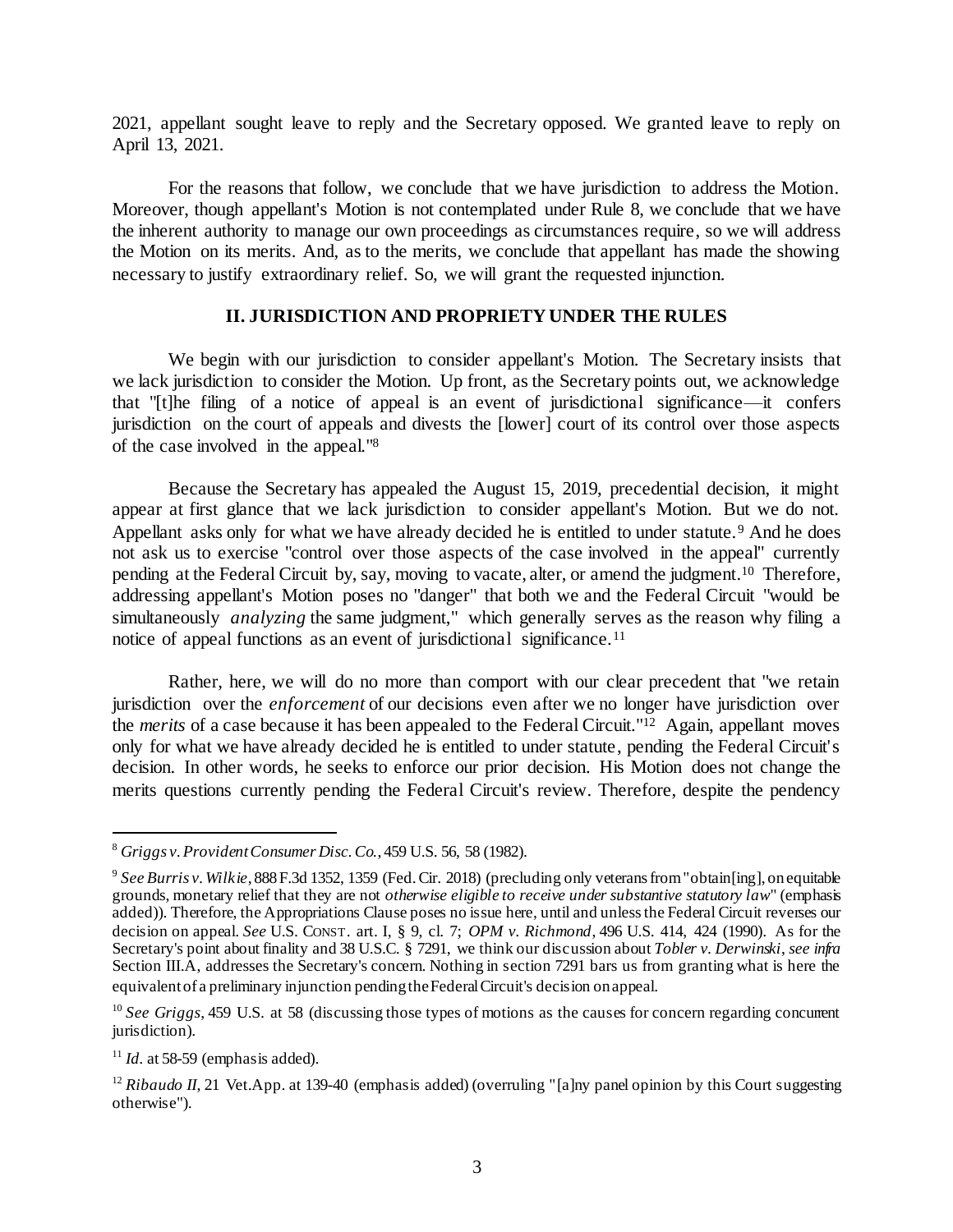of the Federal Circuit appeal, we conclude that we have jurisdiction to address appellant's Motion because it concerns the enforcement, not the merits, of our prior decision.

But that conclusion does not end our inquiry. The Motion must also be appropriate under our Rules or some other authority. We conclude that our Rule 8, the vehicle appellant relies on to bring the Motion,<sup>13</sup> does not authorize the Motion. There is a serious question (1) whether Rule 8 contemplates a motion for an injunction to compel the Secretary to do something affirmatively, and (2) even if does, whether Rule 8 contemplates a motion made after an appeal has been taken to the Federal Circuit. <sup>14</sup> We conclude that Rule 8 does not contemplate the type of motion that appellant makes here. But we also conclude that we have inherent authority to manage our own proceedings as circumstances require, including enforcing our judgments. So, we will consider the Motion to have been made under that authority.

Turning first to Rule 8, it provides as follows:

After an appeal or petition has been filed, a party seeking a Court order to suspend action by the Secretary or the Board or the precedential effect of a decision of this Court pending its appeal shall submit for filing with the Clerk a motion [to that effect]. $[15]$ 

First we consider whether Rule 8 contemplates a motion for an injunction to compel the Secretary to do something affirmatively. We know that Rule 8 explicitly contemplates a motion by "a party seeking a Court order to suspend action by the Secretary or the Board."<sup>16</sup> The Rule's

j

<sup>&</sup>lt;sup>13</sup> Appellant also cited Rule 8 of the Federal Rules of Appellate Procedure. But those rules do not apply in this Court. *Bailey v. West*, 160 F.3d 1360, 1367 (Fed. Cir. 1998) (stating that the Federal Rules of Appellate Procedure "govern appeals from Article III district courts and are inapplicable to the Court of Veterans Appeals, an Article I court"), *overruled on other grounds by Henderson v. Shinseki*, 589 F.3d 1201 (Fed. Cir. 2009), *rev'd and remanded sub nom. Henderson ex rel. Henderson v. Shinseki*, 562 U.S. 428 (2011). "The proceedings of the Court of Appeals for Veterans Claims shall be conducted in accordance with such rules of practice and procedure as the Court prescribes." 38 U.S.C. § 7264(a); *see also Bailey*, 160 F.3d at 1367 (quoting and citing § 7264(a)).

To the extent that appellant cites Federal Rule of Appellate Procedure 8 for persuasive value and invokes *Ribaudo v. Nicholson* (*Ribaudo I*), 20 Vet.App. 552 (2007) (en banc), to explain how we could consider a motion not contemplated by our Rules,*see* Appellant's Mot. at 1, 4, those arguments are addressed in more detail below. *See infra*  p. 5.

<sup>&</sup>lt;sup>14</sup> The Court is not sure whether the Secretary intended to argue only the initial jurisdiction point we already discussed, *supra* Section I, or also the scope of Rule 8 as to the motion's timing. *See* Sec'y's Resp. at 2 (discussing appellant's citation to Rule 8 and "concurrent jurisdiction" in the same paragraph), 3 ("Rule 8 does not run contrary to the general prohibition on jurisdiction over the same matter not existing in two places at once."). So the Court acknowledges both arguments. To the extent that the Secretary argues that appellant's Motion is not proper in this Court because an appeal is pending at the Federal Circuit, this Court notes that, though the context is certainly different, at best the Secretary comes awfully close to advancing conflicting positions in this case and in *Wolfe* as to whether a motion filed after a party has appealed to the Federal Circuit falls under Rule 8's scope. *See* Sec'y's Resp. to Court's Mar. 10, 2021, Order, *Wolfe v. Wilkie*, No. 18-6091 (Mar. 22, 2021) (arguing that his Motion was proper under Rule 8 even though his appeal was pending at the Federal Circuit); *see also* Sec'y's Mot. to Suspend Secretarial Action, *Wolfe v. Wilkie*, No. 18-6091 (Jan. 22, 2021).

<sup>15</sup> U.S. VET. APP.R. 8(a).

<sup>16</sup> *Id.*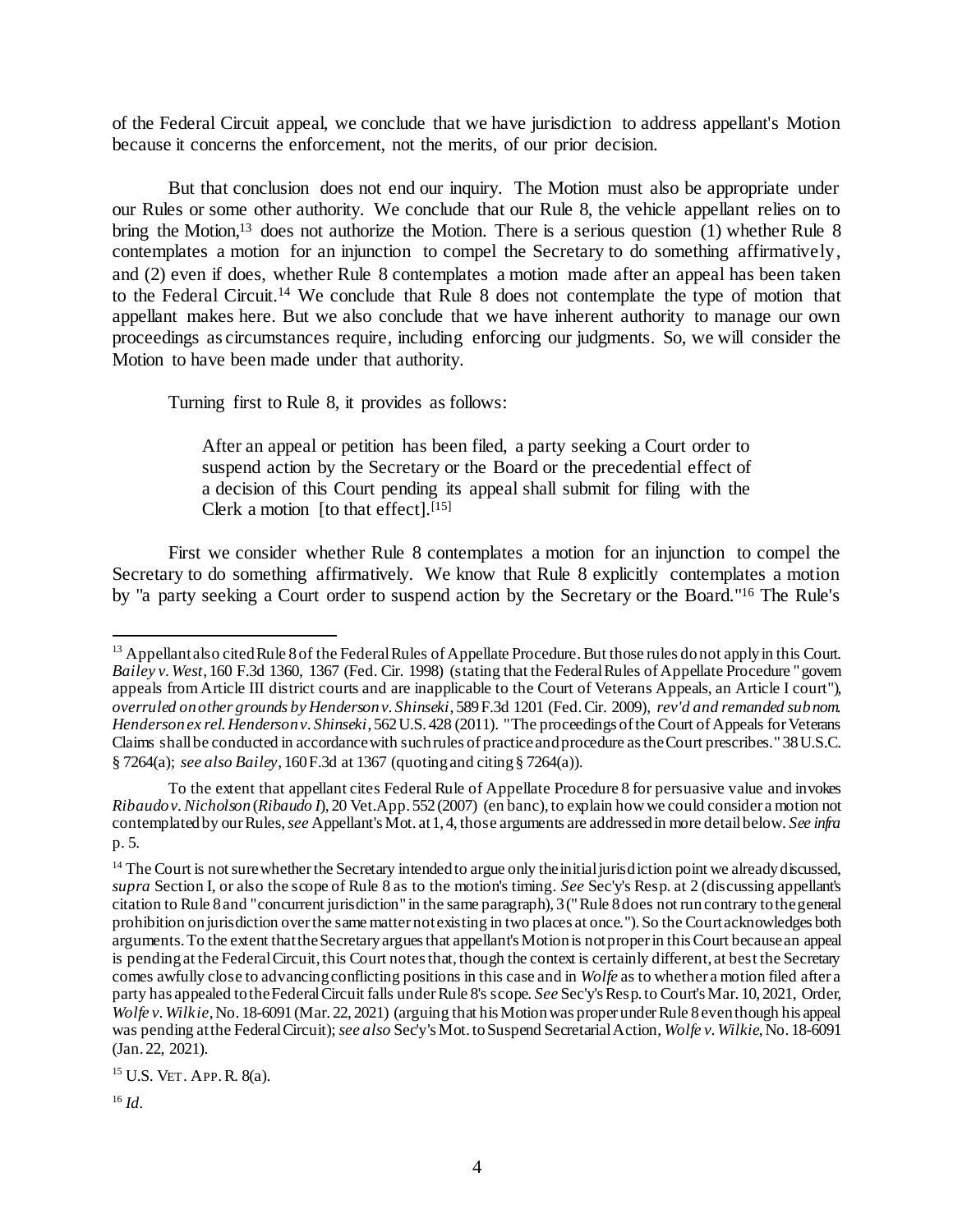plain language does not say anything about a motion for an "injunction." Were we to try to shoehorn appellant's Motion into Rule 8, we suppose we could characterize the Motion as a motion seeking a Court order to suspend the Secretary's or the Board's withholding from appellant Post-9/11 benefits that our precedential decision awarded him. But we don't think that characterization, though not an impossible construction of Rule 8, is a natural reading of its language. Therefore, we will afford the Rule its natural reading and hold that Rule 8 does not contemplate appellant's Motion. And given that, we need not address the timing question. Appellant cannot make his Motion under Rule 8.

But we may still consider appellant's Motion because we have inherent authority to manage our own proceedings as circumstances require, including with respect to the enforcement of judgments.<sup>17</sup> In fact, this Court has already held en banc, in *Ribaudo I*, that we have inherent authority to hear a motion not contemplated by our Rules going to the enforcement of our judgments. There, faced with a situation not contemplated by our Rules, regarding a stay of precedential effect of a decision by this Court, the Court followed how "other Federal courts" handled such a situation and

[t]o that end  $\dots$  adopt[ed] the principle that underlies Rule  $8(a)$  of the Federal Rules of Appellate Procedure and the adaptation of that rule by Federal Circuit Rule 8(a), namely "that the immediately subordinate tribunal has jurisdiction to act on a motion for a stay" even in a case where a Notice of Appeal has been filed seeking review in the Federal Circuit.[18]

To be sure, we acknowledged that Federal Circuit Rule 8(a) speaks in terms of a "trial Court," which we are not.<sup>19</sup> And we "[did] not presume to interpret the Federal Circuit's Rules for it."<sup>20</sup> Nevertheless, "we [saw] no reason not to follow the universally accepted Federal practice that a motion for a stay or injunction pending appeal first be sought in the subordinate court."<sup>21</sup> Those holdings make sense only as an articulation of the inherent power we possess as a court to enforce and regulate our judgments. To put it simply, because appellant's Motion concerns enforcement of our judgment, just as the *Ribaudo I* motion to stay did, *Ribaudo I* assures us that we can properly consider appellant's Motion, even if Rule 8 does not contemplate the Motion. So we will proceed to consider the merits of appellant's Motion.

<sup>20</sup> *Id.*

 $^{21}$  *Id*.

l <sup>17</sup> See Monk v. Shulkin (Monk II), 855 F.3d 1312, 1318 (Fed. Cir. 2017) (holding that this Court has "authority to certify and adjudicate class action cases" "under the All Writs Act, other statutory authority, and the Veterans Court's inherent powers"); *see also Skaar v. Wilkie*, 32 Vet.App. 156, 177-78 (2019) (citing *Monk II*for "our inherent authority . . . [and 38 U.S.C. § 7264(a) for] our ability to craft rules of practice and procedure"); *Ribaudo I*, 20 Vet.App. at 559- 60 (2007) (following "universally accepted Federal practice"), *abrogated on other grounds by Martin v. O'Rourke*, 891 F.3d 1338 (Fed. Cir. 2018).

<sup>18</sup> *Ribaudo I*, 20 Vet.App. at 559-60.

<sup>19</sup> *Id.* at 560.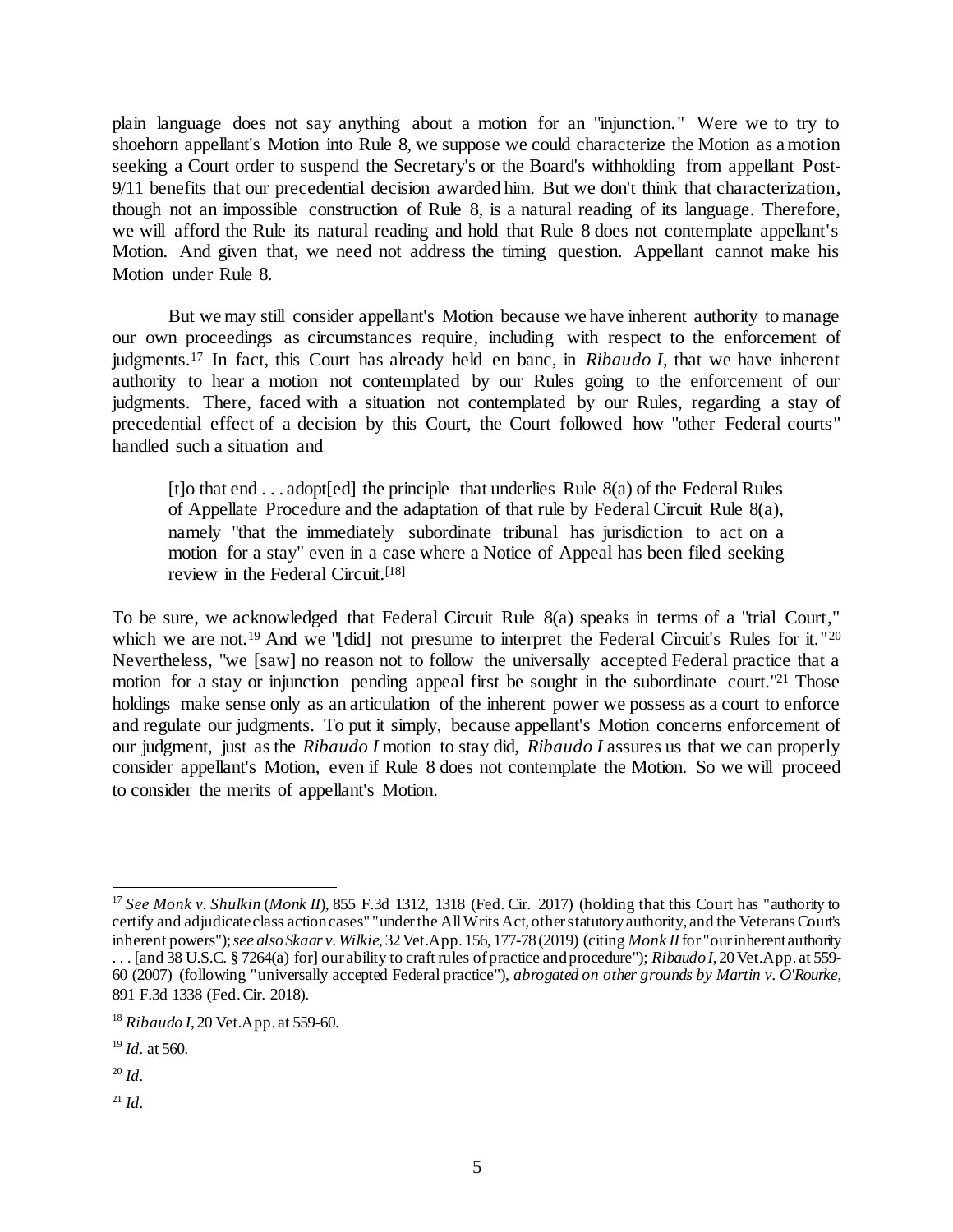## **III. MERITS**

## A. Threshold Matter: *Tobler*'s Applicability

Before we reach the heart of the merits, we will explain why we find unpersuasive the Secretary's argument that we should deny appellant's Motion outright under our decision in *Tobler v. Derwinski* because our August 15, 2019, decision is not final. <sup>22</sup> It is certainly true that *Tobler* provides that when one of our precedential decisions is appealed to the Federal Circuit, VA must comply with that decision for all claimants other than the appellant in a given case even though VA need not afford the named claimant the relief he or she would be entitled to under the appealed decison. <sup>23</sup> But we do not read those rules from *Tobler* as immutable. Rather, in light of later precedent such as *Ribaudo I*, which held that a party may ask to change the status quo described in *Tobler* via a motion to stay the precedential effect of a decision by this Court, <sup>24</sup> *Tobler* is best read to set a default rule for how matters should proceed with respect to a precedential decision of this Court when a party appeals to the Federal Circuit: in the absence of any other action, when we issue a precedential decision, (1) the decision binds VA for all further adjudications at the Agency; but (2) until final it does not require implementation with respect to the named appellant.<sup>25</sup> So, if nothing else happens, that is the state of the world.

However, that default rule doesn't mean it is never appropriate to order compliance as to the appellant in a case appealed to the Federal Circuit. It could be appropriate, in a given case, under the right circumstances. Indeed, it is already well established that the default pending appeal can change. As we know, the Secretary moved to suspend the precedential effect of our decision. <sup>26</sup> To be sure, we denied that motion. But if the Secretary can request to change the status quo in a given case with respect to the effect of a precedential decision on all claimants other than the named appellant, we see no principled reason why an appellant cannot seek to change the status quo with respect to him or her. Either way, a change in status quo occurs; it is just a matter of direction. All *Tobler* establishes here is that, assuming he even could, appellant cannot change the status quo unilaterally, as VA did in *Tobler*. <sup>27</sup> So, *Tobler* does not, on its own, suggest the motion should be denied. Instead, what *Tobler* and *Ribaudo I* mean here is that appellant has to shoulder the inherently significant burden of seeking injunctive relief, to show that the status quo should change as to him pending the finality of the appeal. Now we proceed to the heart of the merits, explaining why he has satisfied that burden.

<sup>&</sup>lt;sup>22</sup> 2 Vet.App. 8 (1991); Sec'y's Resp. at 5-6.

<sup>23</sup> *Tobler*, 2 Vet.App. at 9, 13.

<sup>24</sup> *Ribaudo I*, 20 Vet.App. at 559-60.

<sup>25</sup> *Tobler*, 2 Vet.App. at 9, 13.

<sup>26</sup> U.S. VET. APP.R. 8(a); *see also Ribaudo I*, 20 Vet.App. at 559-60.

<sup>27</sup> *Tobler*, 2 Vet.App. at 10.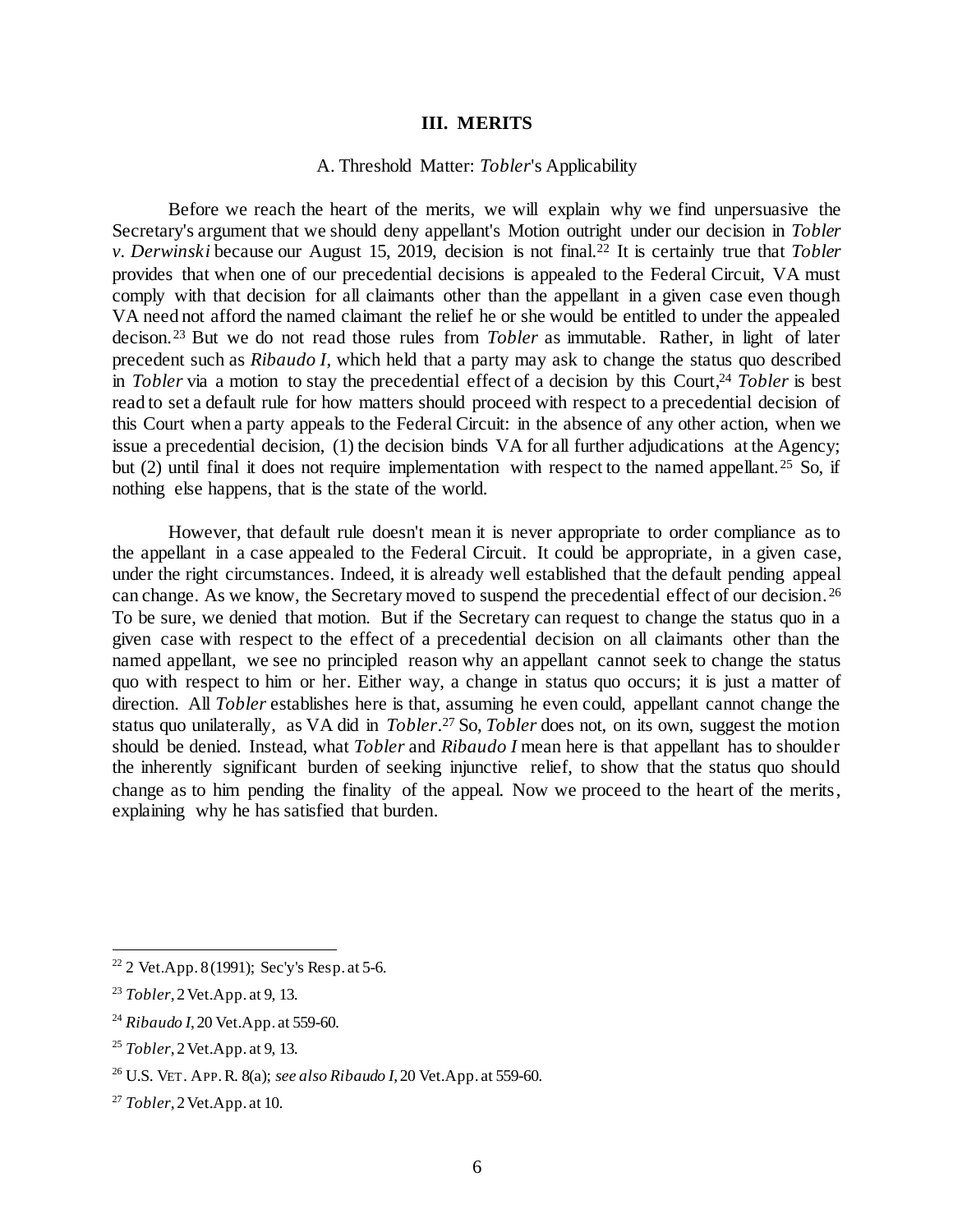## B. Legal Standard and Application

To determine whether we should grant appellant's motion for an injunction pending the Federal Circuit's decision, we consider four factors: (1) whether appellant is likely to succeed on the merits; (2) whether appellant is likely to suffer irreparable harm in the absence of injunctive relief; (3) whether the balance of equities tip in his favor; and (4) whether the injunction is in the public interest.<sup>28</sup>

Here, appellant has demonstrated entitlement to his requested relief. Although the panel members disagree as to whether appellant is likely to succeed on the merits of the appeal, we agree that the remaining factors weigh in his favor.

Though the panel members disagree about appellant's likelihood of success, we point out that appellant was already successful before this Court, which applied well-established rules of statutory interpretation; the en banc Court denied rehearing; and we denied the Secretary's motion to suspend the precedential effect of the decision, which required us to consider his likelihood of success on appeal. <sup>29</sup> In short, appellant *actually* succeeded on his appeal before the panel when we issued our precendential decision. We then considered whether we were likely wrong when, in considering the Secretary's motion to suspend the precedential effect of the decision, we considered whether the Secretary was likely to prevail on his appeal. We thought it was not likely that we were wrong. We see no reason to change our position as to this factor.

Second, based on the specific facts we have here, we think appellant would be irreparably harmed were we to deny the injunctive relief he seeks. "As its name implies, the irreparable harm inquiry seeks to measure harms that no damages payment, however great, could address."<sup>30</sup> The harms that appellant alleges regarding timing and structuring of his life go beyond the dollar amount of the benefits. In his brief, appellant explained that he will exhaust his current benefits on May 21, 2021, and that if he does not receive the additional benefits to which he is entitled, he will be forced to terminate his seminary program effective May 21, 2021.<sup>31</sup> He also explains how and why he is unable to take out loans or secure aid to replace his remaining benefits.  $3\overline{2}$  And, he says, "[e]ven if he could, he has no adequate remedy at law to recover such expenses if he ultimately wins his case. For example, there is no provision of the Post-9/11 program that obviously compels the Secretary to reimburse him."<sup>33</sup> What's more, if appellant cannot resume his classes in 2022, "it is entirely possible he will never be able to do so again, as that is solely within the discretion of the seminary's provost and faculty to approve or deny." <sup>34</sup> Further, appellant described how

<sup>34</sup> *Id.*

<sup>28</sup> *See Winter v. Nat. Res. Def. Council, Inc.*, 555 U.S. 7, 20 (2008); *cf. Malik*, 22 Vet.App. at 185-86 (applying similar factors in analysis of a Rule 8 motion); *Ribaudo II*, 21 Vet.App. at 140 (applying similar factors in analysis of a precedential stay motion).

<sup>29</sup> Order, *Rudisill v. Wilkie*, No. 16-4134 (Jan. 7, 2020).

<sup>30</sup> *Celsis In Vitro, Inc. v. CellzDirect, Inc.*, 664 F.3d 922, 930 (Fed. Cir. 2012).

<sup>&</sup>lt;sup>31</sup> Appellant's Mot. at 7.

 $32$  *Id.* at 4.

<sup>33</sup> *Id.* at 8.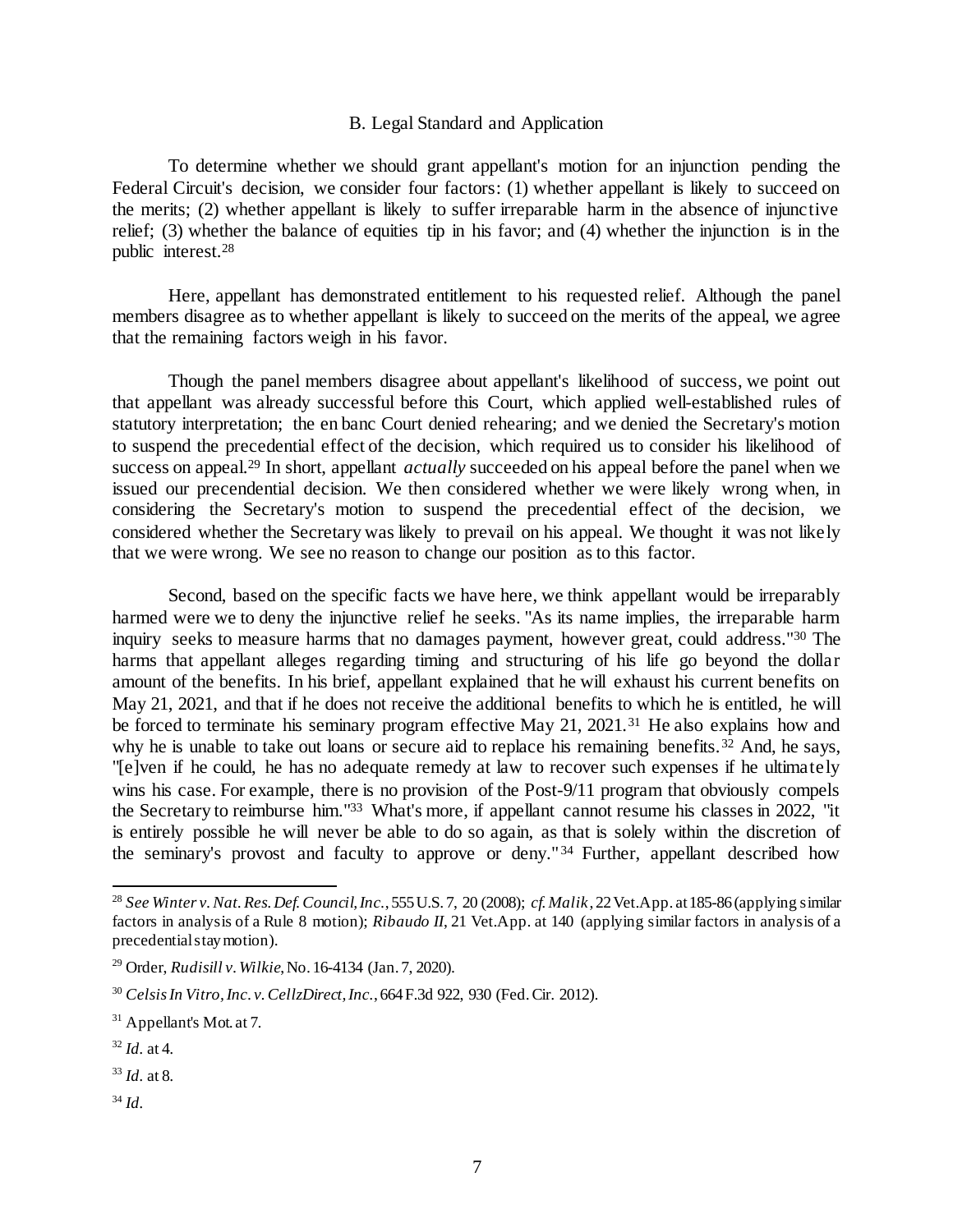disruption to his academic plan could negatively affect his FBI career.<sup>35</sup> Finally, appellant points out that, even if he eventually prevailed in his litigation, he could run up against his 2026 Post-9/11 benefits delimiting date.<sup>36</sup> All in all, appellant describes imminent harms that would result if we did not grant his request for benefits, harms that an eventual award of benefits could not remedy. And the Secretary does not undermine these harms in his brief.<sup>37</sup> So we conclude that appellant has shown irreparable harm such that the second factor weighs in his favor.

Third (and fourth here<sup>38</sup>), appellant argues that if the Court were to grant an injunction, no substantial harm would result to the Secretary or the public. And we see no harm of note that would result to the Secretary, or to the public, from this one claim. After all, the Secretary already must apply our precedential decision to every claimant other than appellant. In countering that he would suffer harm, the Secretary did not address that point. Nor did he explain how this case differs from any other statutory interpretation case that we have decided, and he submitted no evidence to support his assertions of irreparable harm.<sup>39</sup> In any event, any harm to the Secretary or public is reparable. Unlike appellant, the Secretary has a remedy at law; he can recoup any valid debt, as appellant points out.<sup>40</sup> But even that would likely be unnecessary, as appellant in his briefs "acknowledges that he would be obligated to repay any final, valid debt resulting from his receipt of benefits under an injunction order."<sup>41</sup> The Secretary asserts that "according to [appellant's] own statements [about how '[s]tudent loans or aid are not options for [him]'<sup>42</sup>], VA would be unable to recover any overpayment of Post-9/11 education benefits in this case."<sup>43</sup> We do not follow that logic at all. The Secretary fails to explain how appellant's inability to get a loan has any effect on, for example, VA's ability to reach appellant's salary payments if necessary to recover an overpayment. We will not entertain an argument by the Secretary that seemingly relies on ignorance of his own regulations.<sup>44</sup> So, on balance, we are inclined to rule in appellant's favor.

l <sup>35</sup> *Id.*

<sup>&</sup>lt;sup>36</sup> *Id.* at 9 (refusing to concede that this deadline could not be equitably tolled).

<sup>37</sup> *See* Sec'y's Resp. at 8.

<sup>38</sup> The third and fourth factors "merge when the Government is the opposing party." *Nken v. Holder*, 556 U.S. 418, 435 (2009).

<sup>39</sup> *See Vazquez-Flores v. Peake*, 22 Vet.App. 91, 94-95 (2008) (rejecting the Secretary's speculative, unsupported allegations of irreparable harm).

<sup>40</sup> Appellant's Reply at 9 (citing 38 C.F.R. §§ 1.910 *et seq.* (providing standards for collection of claims, including installment plans), 1.980 (providing salary offset provisions applicable to Federal employees, such as appellant)).

<sup>41</sup> Appellant's Mot. at 10; Appellant's Reply at 9.

<sup>42</sup> Appellant's Mot. at 4.

<sup>43</sup> Sec'y's Resp. at 9.

<sup>44</sup> *See id.*(arguing that "[a]ppellant provides no solution in his motion as to how VA is to collect any overpayment of education benefits in this case"); 38 C.F.R. §§ 1.910 (providing standards for collection of claims, including installment plans), 1.980 (providing salary offset provisions applicable to Federal employees, such as appellant).